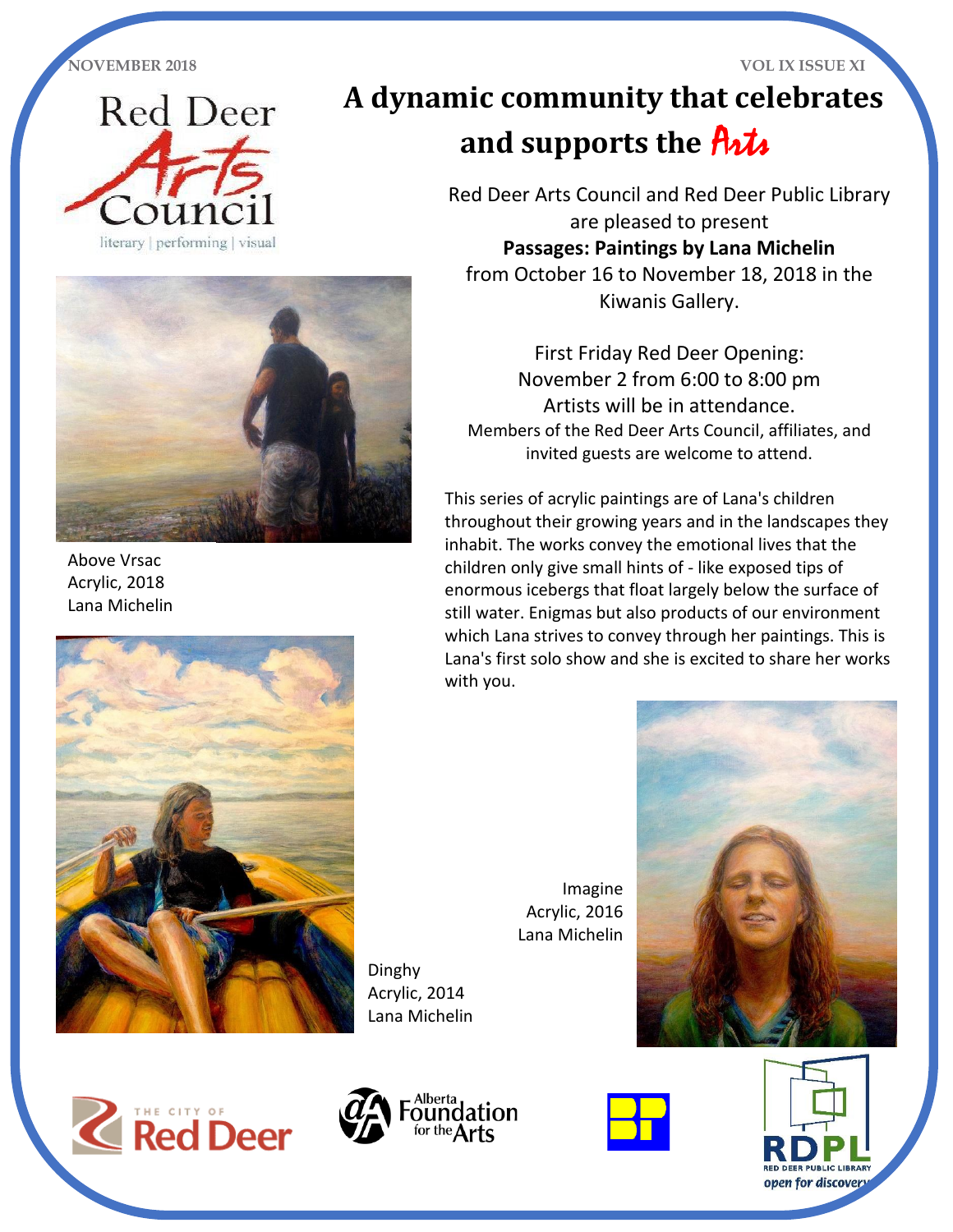

### Red Deer Arts Council News

*Passages* **– Paintings by Lana Michelin at the Kiwanis Gallery, October 16th – November 18th, 2018** Lana Michelin may be a familiar name from her journalism with the Red Deer Advocate, but we at the Red Deer Arts Council and the Red Deer Public Library are excited to present her very first solo art exhibition at the Kiwanis Gallery (in the basement of the Downtown Library branch.) We hope to see many of you at her opening as part of First Friday on November 2<sup>nd</sup>. Please note that due to AGLC regulations, First Fridays at the Kiwanis Gallery are open to members of the Red Deer Arts Council, including affiliates of our member organizations, and invited guests.

#### **Upcoming at the Kiwanis Gallery is** *Everyday Wonderments***: Paintings by Corinne Anderton November 19th – December 22nd, 2018**

Colour is all around us and part of everything we see. Through her explorations of colour, Corinne will demonstrate the interaction of colour and the behaviour of watercolour pigments on paper. First Friday Red Deer Opening: December 7 from 6:00 to 8:00 pm for members and invited guests only.

#### **A HUGE THANK YOU! (Arts & Craft Beer Fundraiser)**

We'd like to thank the many people and organizations that helped make our "Ghouls Night Out" Arts & Craft (Beer) Fundraiser a great success once again. We can't continue to do the work we do without your support and the support of community partners, like our friends at: Messinger Meats, Tribe Flat Out Food, Bo's Bar & Grill, Cuppitycakes Bakeshop, State & Main and Red Boar Smokery who all created delicious eats; Troubled Monk Brewery and Siding 14 Brewery from Ponoka for the awesome craft beer; our super-talented band, The Klamdaggers, for keeping us entertained throughout the evening and the many sponsors who helped us put on our shindig and/or offered silent auction and raffle prizes as well. They are too many to name, but we must mention our community partners at Novamen for their generous sponsorship of our entertainment for the event. Last but most definitely not least, we would like to thank the amazing team of volunteers who helped keep the evening running smoothly. Our deepest gratitude to everyone for your participation.

#### **Membership Renewal Season**

It's that time again! As soon as the snow starts to fly, you know it must be time to renew your membership for 2019! We have an online webform you can complete at [reddeerartscouncil.ca](http://www.reddeerartscouncil.ca/) to renew and pay your annual membership fee, or you can print off the paper form on the site and mail it in with a cheque if you prefer. Individual memberships are \$30 and Organizational memberships are \$50. If you join or renew now, your membership is valid until December 31<sup>st</sup>, 2019.

#### **Who is our new Coordinator?**

Suzanne Hermary joined the Red Deer Arts Council in March of 2018 and first worked as a Board Member before taking on the role of Coordinator with Diana's retirement. She is a singer, actor, and lover of all this culture, history, travel, and art. She has worked with member groups like Red Deer Players Society and is a professional travel agent on the side. Suzanne is keen to learn more about all things surrounding the creation of artworks, like those she's admired on her museum visits around the world. She may even try her hand at creating her own masterpiece with all this creativity flowing around her.

"I love meeting new people and making Red Deer an exciting place to live for those who love music, theatre, literature, art and creativity. If you see me around town at an event, please come say 'hi' and introduce yourself. I look forward to meeting and working with all of you in the future."